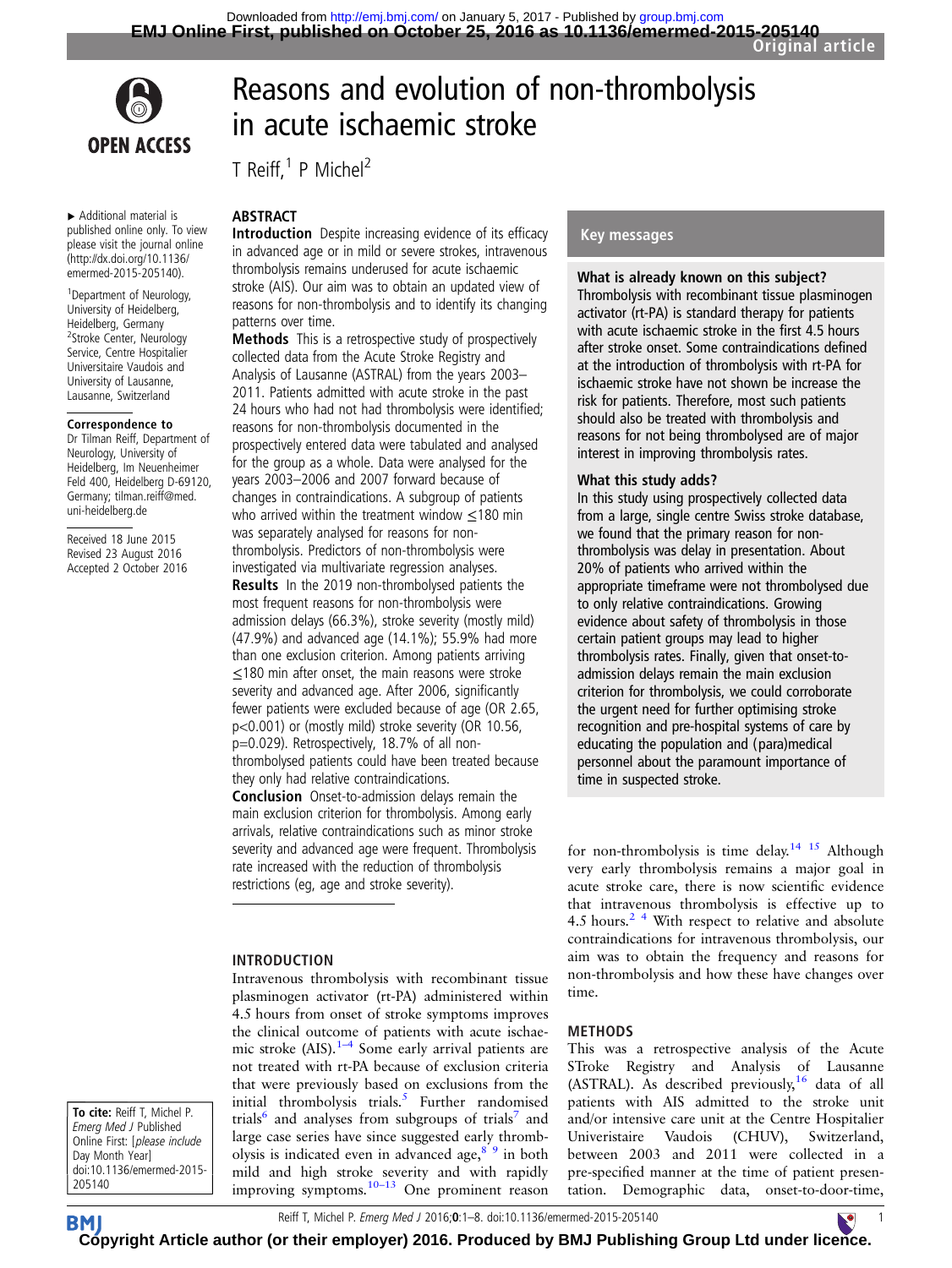# <span id="page-1-0"></span>Original article

known or newly diagnosed vascular risk factors (arterial hypertension, atrial fibrillation, diabetes mellitus, valve replacements, coronary artery disease, smoking, etc) and previous cerebrovascular events were recorded. Stroke pathophysiology was classified according to the Trial of Org 10172 in Acute Stroke Treatment $17$  classification, with four classes added (cervical artery dissections, likely atherosclerosis without significant sten- $\cos s$ ,<sup>[18](#page-7-0)</sup> multiple mechanisms and probable relation to a patent foramen ovale). Stroke severity on arrival was recorded with the National Institute of Health Stroke Scale (NIHSS) score performed or supervised by certified medical personnel. Relevant data such as demographics, initial NIHSS score, onsetto-admission delays, acute recanalisation treatment and reasons for non-thrombolysis were completely available because the registry forces the user to complete these fields.

Thrombolysis and stroke management of ASTRAL patients and the written in-hospital thrombolysis guidelines are in line with European Stroke Organisation  $(ESO)^{19}$  and Swiss recom-mendations<sup>[20](#page-7-0)</sup> and are adapted regularly to take account of evidence-based publications.<sup>2</sup> <sup>21</sup> <sup>22</sup> Detailed reasons for nonthrombolysis are pre-specified in ASTRAL and collected in six domains: time delays, initial stroke severity, age, imaging, high bleeding risk and other reasons. The detailed reasons for each domain with modifications over time are listed in table 1. In the whole observation period, thrombolysis contraindications were classified as absolute or relative (table 1). Further absolute contraindications such as acute pancreatitis, bacterial endocarditis, pericarditis, oesophageal varices, ulcerative gastrointestinal

disease or neoplasms with acute bleeding risk are not explicitly listed but were considered in the database. Reasons for nonthrombolysis could be singular or multiple. The absence of any good reasons against intravenous thrombolysis according to the current hospital recommendations (a 'missed' thrombolysis opportunity) was explicitly documented at the time of entering the data in ASTRAL, that is, during the acute hospital stay of the patient. Using the ASTRAL registry, consecutive patients with AIS admitted to the stroke unit and/or intensive care unit at the CHUV between 2003 and 2011 within 24 hours of the last proof of good health were retrospectively analysed for the reasons why they did not receive intravenous rt-PA treatment. Since delayed presentation was likely to be an important factor in those presenting outside the treatment window, we also compared the reasons for non-thrombolysis between those presenting within the early treatment window and those presenting later. Because the response to thrombolysis becomes minor beyond 3 hours and even less beyond 4.5 hours, $23$  we chose 180 min as the latest cut-off, considering that patients could not be thrombolysed beyond this delay before 2008 and allowing for some in-hospital time thereafter. Additionally, we compared the frequency and reasons for non-thrombolysis during the first (2003– 2006) versus the second (2007–2011) half of the observation period to identify changes in thrombolysis implementation and decision-making over time. The 2006 cut-off was chosen in order to obtain two cohorts of comparable size which maximised the power of the statistical analysis to identify true differences between the two time periods. Sample size was based on the

Table 1 Contraindications for thrombolysis in our centre, with changes over time (some further softening of contraindications took place since end of data collection for this analysis)

| <b>Domain</b>           | Contraindication                                                                                                                                             | Change over time                                                                    |
|-------------------------|--------------------------------------------------------------------------------------------------------------------------------------------------------------|-------------------------------------------------------------------------------------|
| Time delays             | Thrombolysis time window >180 min                                                                                                                            | Thrombolysis time window >270 min since<br>November 2008                            |
|                         | Thrombolysis time window >180 min and no indication for intra-arterial treatment within 6 hours<br>('too late intravenous and no indication intra-arterial') |                                                                                     |
|                         | Unknown stroke onset and inability to treat within recommended time limits since last proof of<br>good health                                                | $\overline{\phantom{m}}$                                                            |
| Initial stroke severity | $*$ Too mild: NIHSS <6                                                                                                                                       | NIHSS <4, unless hemianopia or aphasia since<br>October 2006                        |
|                         | * Too severe: NIHSS >25                                                                                                                                      | No upper NIHSS-limit since October 2006                                             |
|                         | * Any 'rapid improvement' (not quantified)                                                                                                                   | Rapid improvement reaching NIHSS <4 since<br>September 2006                         |
| Age limit               | $* > 80$ years                                                                                                                                               | No age limit since October 2006, unless<br>significant pre-existing disability      |
| Imaging                 | Plain cCT: >30% hypo-attenuation of MCA territory                                                                                                            |                                                                                     |
| contraindications       | In borderline indications: large core on acute perfusion CT and/or little salvageable tissue                                                                 |                                                                                     |
|                         | Large subacute (silent) infarction on imaging, defined as a poorly demarcated, hypodense                                                                     |                                                                                     |
|                         | territorial lesion with mild local swelling or absence of the usual atrophy of chronic stroke lesions                                                        |                                                                                     |
|                         | Acute intracranial haemorrhage                                                                                                                               |                                                                                     |
| High bleeding risk      | INR > 1.2                                                                                                                                                    | $INR > 1.5$ since October 2006                                                      |
|                         | Thrombocytopenia <100 000/mm <sup>3</sup>                                                                                                                    |                                                                                     |
|                         | Recent surgical intervention <14 days                                                                                                                        |                                                                                     |
|                         | Previous intracranial haemorrhage                                                                                                                            |                                                                                     |
|                         | Intracranial vascular malformation (known or suspected on plain cCT)                                                                                         |                                                                                     |
|                         | Full dose heparin or LMWH                                                                                                                                    |                                                                                     |
|                         | Other bleeding risk                                                                                                                                          |                                                                                     |
| Other reasons           | No good reason (thrombolysis opportunity missed)                                                                                                             |                                                                                     |
|                         | Recent ischaemic stroke or brain trauma <3 months                                                                                                            |                                                                                     |
|                         | Stroke diagnosis uncertain                                                                                                                                   |                                                                                     |
|                         | * Concomitant epileptic seizure                                                                                                                              | Thrombolysis indicated, if imaging confirmed<br>acute ischaemic stroke since 9/2006 |
|                         | * Comorbidity, severely limiting life expectancy, or pre-stroke dependency, defined as mRS >2                                                                |                                                                                     |

Asterisk (\*) indicates a relative contraindication.

cCT, cranial CT; INR, international normalised ratio; LMWH, low molecular weight heparin; MCA, middle cerebral artery; mRS, modified Rankin Scale; NIHSS, National Institute of Health Stroke Scale score.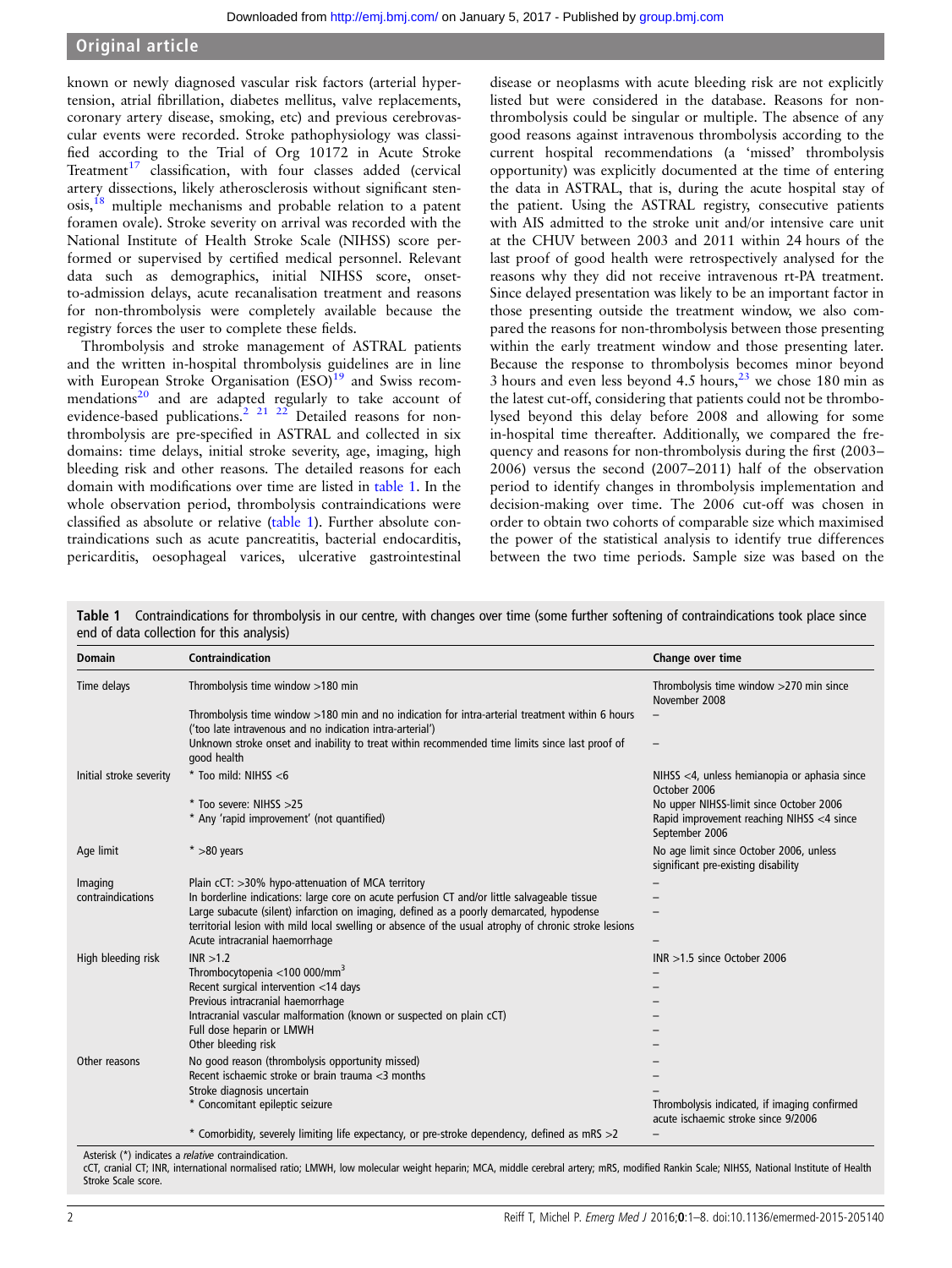<span id="page-2-0"></span>

| Table 2 Reason for non-thrombolysis. Multivariate analysis of reasons for non-thrombolysis divided by onset-to-admission delay |
|--------------------------------------------------------------------------------------------------------------------------------|
| $( \leq 180 \text{ min } \text{vs } > 180 \text{ min} )$                                                                       |

| Patients (n=2019)                                         | $\leq$ 180 min (n=659) | $>180$ min (n=1360) | <b>OR</b> | p Value | 95% CI           |
|-----------------------------------------------------------|------------------------|---------------------|-----------|---------|------------------|
| Too mild stroke                                           | 323 (49%)              | 567 (42%)           | $3.35*$   | 0.000   | 1.82 to 6.18     |
| Age $>80$ years                                           | 112 (17%)              | 164 (12%)           | $2.98*$   | 0.007   | 1.36 to 6.56     |
| Other bleeding reasons                                    | 15(2%)                 | $9(1\%)$            | $10.12*$  | 0.026   | 1.33 to 77.23    |
| Recent stroke (clinically or radiologically) $<$ 3 months | 36(6%)                 | 13 (1%)             | 4.50      | 0.071   | 0.88 to 23.01    |
| Other reasons                                             | 16(2%)                 | $8(1\%)$            | $13.77*$  | 0.033   | 1.23 to 153.68   |
| Microangiopathic stroke mechanism                         | 75 (11%)               | 233 (17%)           | $0.28*$   | 0.010   | $0.11$ to $0.74$ |
| Other determined or rare stroke mechanism                 | 54 (8%)                | 32(2%)              | 3.48      | 0.096   | 0.80 to 15.08    |
| Atrial fibrillation                                       | 179 (27%)              | 287 (21%)           | $1.94*$   | 0.034   | 1.05 to 3.58     |
| Mechanical or biological heart valves                     | 23(4%)                 | 40 (3%)             | $3.62*$   | 0.049   | 1.01 to 13.01    |

OR >1 means more likely ≤180 min and <1 means more likely >180 min.

Asterisk (\*), significant on p<0.05 level. Definitions of reasons for non-thrombolysis see text/table 5.

number of patients in the registry. The anonymised use of ASTRAL data for scientific purposes without the need for individual consent was approved by the Ethics Committee for Research on Humans of the canton of Vaud, sub-commission III.

#### Statistical analysis

We calculated the proportion of patients not receiving thrombolysis for the entire period and for the time periods between 2003–2006 and 2007–2011. Descriptive statistics of nonthrombolysed and thrombolysed patients (baseline characteristics/ mechanisms of stroke) and of the most common reasons for nonthrombolysis are presented. Patients arriving before and after 180 min and patients with admission during the first (2003–2006) versus the second (2007–2011) half of the observation period were compared using a logistic regression model that included potential predictor variables (age, sex, NIHSS score at admission, risk factors, stroke mechanism, time/severity/imaging/bleeding/ other reasons for non-thrombolysis). The OR and its 95% CI or its associated p values were given to quantify and test the significance of the strength of the association. Predictors with  $p<10%$ in bivariate analysis were used to fit a multivariate logistic model. P Values of 0.683 (table 2) and 0.469 (table 3) in Hosmer-Lemeshow goodness-of-fit test suggested that each model

fitted reasonably well. Analyses were conducted with STATA/IC (V.13.0; College Station, Texas, USA).

# RESULTS

#### Patient population

Over the 9-year observation period, 599 of 2618 patients with AIS (22.9%) in ASTRAL received thrombolysis. The annual thrombolysis rate increased from 9.7% in 2003 to 33.6% in 2011. Among all thrombolysed patients, 27.5% were thrombolysed between 2003 and 2006 and 72.5% were thrombolysed between 2007 and 2011. The median age of non-thrombolysed patients was 73 (IQR 61, 82); admission NIHSS score was 4.5 (IQR 2, 10), whereas the median age of those thrombolysed was 69 (IQR 58, 78) and median NIHSS score was 13 (IQR 8, 19, [table 4\)](#page-3-0). Among both thrombolysed and non-thrombolysed patients, cardioembolism was the most common aetiology of the stroke. Non-thrombolysed patients had less cardioembolic strokes respectively more microangiopathic aetiology than thrombolysed patients (see online [supplementary table S1\)](http://dx.doi.org/10.1136/emermed-2015-205140). Further baseline characteristics of thrombolysed and nonthrombolysed patients are listed in [table 4.](#page-3-0) During the study period, the number of endovascular recanalisation treatments (mostly combined intravenous and mechanical thrombectomy)

**Table 3** Multivariate analysis of reasons for non-thrombolysis comparing the first (n=959) with the second (n=1060) half of the observation period

| Patients (n=2019)                                         | 2003-2006  | 2006-2011  | <b>OR</b> | p Value | 95% CI           |
|-----------------------------------------------------------|------------|------------|-----------|---------|------------------|
| Too late intravenous and no indication intra-arterial     | 127 (13%)  | 76 (7%)    | $1.79*$   | 0.010   | 1.15 to 2.78     |
| Unknown onset                                             | 268 (28%)  | 399 (38%)  | $0.69*$   | 0.008   | 0.53 to 0.91     |
| Too mild stroke                                           | 442 (46%)  | 497 (47%)  | $0.66*$   | 0.002   | 0.51 to 0.86     |
| Too severe stroke                                         | 20(2%)     | $5(1\%)$   | $10.56*$  | 0.029   | 1.28 to 87.42    |
| Rapid improvement to below threshold                      | 16(2%)     | $2(0.2\%)$ | 5.43      | 0.109   | 0.69 to 43.01    |
| Age $>80$ years                                           | 183 (19%)  | 102 (10%)  | $2.65*$   | 0.000   | 1.76 to 3.99     |
| Intracranial haemorrhage                                  | $3(0.3\%)$ | 20(2%)     | $0.11*$   | 0.004   | $0.02$ to $0.50$ |
| Other bleeding reasons                                    | $3(0.3\%)$ | 21(2%)     | $0.18*$   | 0.020   | 0.04 to 0.77     |
| Stroke uncertain                                          | $10(1\%)$  | 48 (5%)    | $0.19*$   | 0.000   | 0.08 to 0.44     |
| Comorbidity/dependency                                    | 21(2%)     | 64 (6%)    | $0.16*$   | 0.000   | 0.09 to 0.31     |
| Diabetes mellitus                                         | 132 (14%)  | 200 (19%)  | $0.53*$   | 0.000   | 0.39 to 0.72     |
| Hyperlipidaemia                                           | 589 (61%)  | 707 (67%)  | $0.53*$   | 0.000   | 0.40 to 0.70     |
| Probable atherosclerotic stroke mechanism (<50% stenosis) | 151 (16%)  | 152 (14%)  | $1.50*$   | 0.023   | 1.06 to 2.11     |
| Microangiopathic stroke mechanism                         | 171 (18%)  | 149 (14%)  | $1.72*$   | 0.002   | 1.21 to 2.43     |

OR >1 means more likely in first half and <1 means more likely in second half of observation period. Asterisk (\*), significant on p<0.05 level. Definitions of reasons for non-thrombolysis see text/table 5.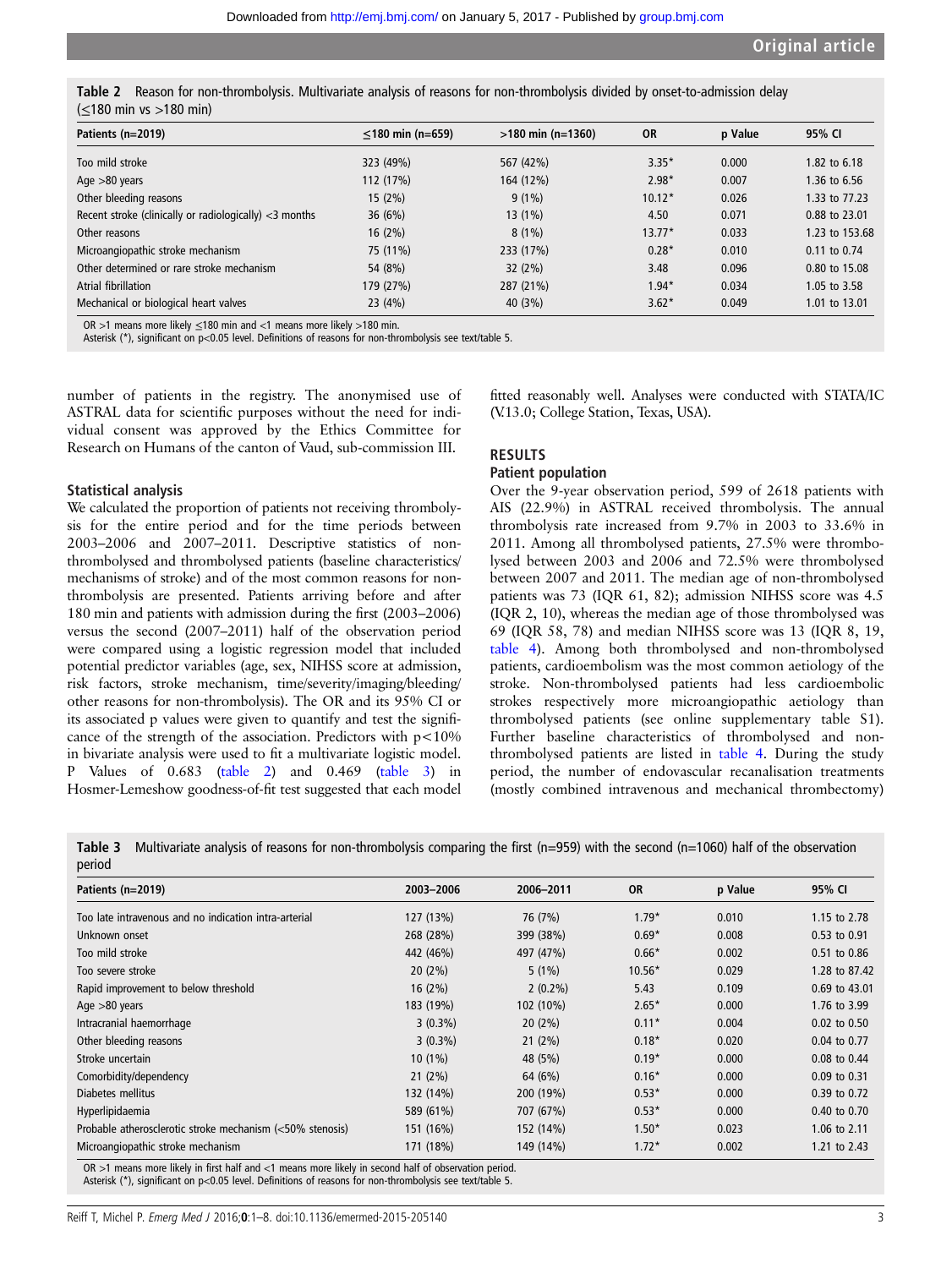# <span id="page-3-0"></span>Original article

Table 4 Baseline characteristics of non-thrombolysed and thrombolysed patients. Continuous variables are given as medians with IQR (lower and upper quartiles) and as n (%) for categorical variables

|                                                                         | Non-thrombolysed patients (n=2019) |                | Thrombolysed patients (n=599) |                |
|-------------------------------------------------------------------------|------------------------------------|----------------|-------------------------------|----------------|
|                                                                         | n or median                        | % or quartiles | n or median                   | % or quartiles |
| Age (years)                                                             | 73                                 | 61, 82         | 69                            | 58, 78         |
| Sex (male)                                                              | 1131                               | 56.0%          | 349                           | 58.3%          |
| Onset-to-door time (min)                                                | 337                                | 125, 774       | 93                            | 58, 135.5      |
| Onset to admission $\leq$ 180 min                                       | 659                                | 32.6%          | 523                           | 87.3%          |
| <b>Admission NIHSS</b>                                                  | 4.5                                | 2, 10          | 13                            | 8, 19          |
| Treated in first observation period (2003-2006)                         | 959                                | 47.5%          | 173                           | 28.9%          |
| Hypertension                                                            | 1317                               | 65.2%          | 346                           | 57.8%          |
| Hyperlipidaemia                                                         | 1296                               | 64.2%          | 362                           | 60.4%          |
| Atrial fibrillation                                                     | 488                                | 24.2%          | 156                           | 26.0%          |
| Active smoking                                                          | 434                                | 21.5%          | 136                           | 22.7%          |
| Diabetes mellitus                                                       | 332                                | 16.4%          | 97                            | 16.2%          |
| Symptomatic coronary artery disease*                                    | 295                                | 14.6%          | 85                            | 14.2%          |
| Symptomatic peripheral artery disease                                   | 106                                | 5.3%           | 23                            | 3.8%           |
| Low ejection fraction $\left\langle \langle 35\% \rangle \right\rangle$ | 84                                 | 4.2%           | 34                            | 5.7%           |
| Cancer not in remission                                                 | 77                                 | 3.8%           | 14                            | 2.3%           |
| Heart valves                                                            | 64                                 | 3.2%           | 10                            | 1.7%           |

\*Documented by myocardial infarct diagnosis, coronarography or stress test.

NIHSS, National Institute of Health Stroke Scale score.

remained minor thrombolysis and reached 5/98 patients (5.1%) in 2011. Yearly thrombolysis rates are set out in figure 1. Stroke aetiology of the 2019 non-thrombolysed and 599 thrombolysed patients is shown in online [supplementary table S1.](http://dx.doi.org/10.1136/emermed-2015-205140)

#### Relative contraindications

A total of 321 of all non-thrombolysed patients (15.9%) had only relative contraindications to thrombolysis as defined in [table 1](#page-1-0). Of these, 283 patients (14.0%) had only one and 38 (1.9%) had multiple relative contraindications. About 57 patients (2.8%) had clearly been overlooked as candidates for thrombolysis by the physician not performing the thrombolysis when compared with the current hospital recommendations at the time.

#### Reasons for non-thrombolysis of patients

The most frequent causes for exclusion of thrombolysis among all patients were onset-to-admission delays (often including wake-up strokes), which were found in 66.3% of nonthrombolysed patients followed by mild strokes (45.8%), according to the hospital guidelines at the time [\(table 5](#page-4-0)). A total of 1128 patients (55.9%) had more than only one reason for exclusion.

## Reasons for non-thrombolysis for those within the early therapeutic window

The median age of non-thrombolysed patients treated ≤180 min was 73 (IQR 61, 82), admission NIHSS score was 4.5 (IQR 2, 11) and main stroke aetiology was cardioembolic (30.8%) followed by macroangiopathic stroke without significant stenosis $18$ (13.5%) and macroangiopathic stroke with  $\geq$ 50% stenosis  $(13.2\%)$ , whereas the median age of those treated  $>180$  min was 73 (IQR 60, 82), median NIHSS score was 5 (IQR 2, 10) and main stroke aetiology was cardioembolic (26.1%) followed by microangiopathic stroke (17.1%) and macroangiopathic stroke without significant stenosis (14.9%). The bivariate analysis of patients treated ≤180 min versus >180 min after stroke onset is shown in [table 6;](#page-5-0) significantly more patients in the early group had severity reasons for exclusion (mostly too mild strokes), were aged > 80 years, had higher bleeding risks and had other reasons like recent stroke or pre-stroke comorbidity/ dependency. In the multivariate analysis of early  $(\leq 180 \text{ min})$ versus late arriving non-thrombolysed patients, those in the early group significantly had more mild strokes, were aged >80 years, had high bleeding risk and had atrial fibrillation ([table 2](#page-2-0)). Among patients admitted early, reasons for not being thrombolysed were more often a combination of different reasons rather than one single reason alone.

#### Change over time

The median age of non-thrombolysed patients treated in 2003–2006 was 73 (IQR 60, 81); admission NIHSS score was 5 (IQR 3, 12) and main stroke aetiology was cardioembolic (28.9%) followed by microangiopathic stroke (17.8%) and macroangiopathic stroke without significant stenosis (15.7%), whereas the median age of those treated in 2007–2011 was 74 (IQR 61, 83); median NIHSS score was 4 (IQR 2, 9) and main



Figure 1 Rates of thrombolysed patients per year (n=2618).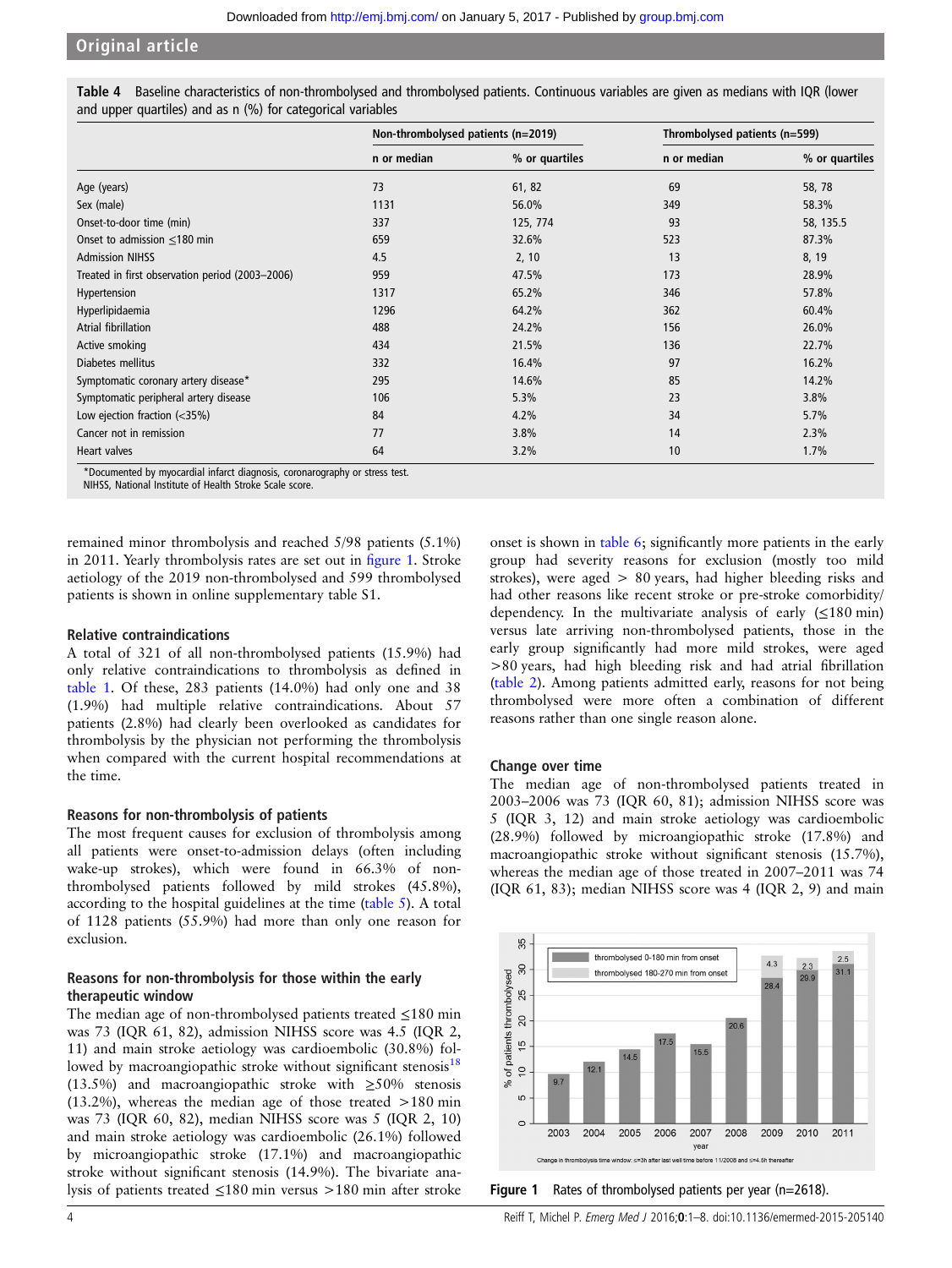#### <span id="page-4-0"></span>Table 5 Reasons for not being thrombolysed (n=2019)

| Reason: time                                                                  |      |       |
|-------------------------------------------------------------------------------|------|-------|
| Too late intravenous                                                          | 51   | 2.5%  |
| Too late intravenous and no indication intra-arterial                         | 203  | 10.1% |
| Too late intravenous and intra-arterial                                       | 418  | 20.7% |
| Unknown onset*                                                                | 667  | 33.0% |
| Total                                                                         | 1339 | 66.3% |
| Reason: severity                                                              |      |       |
| Too mildt                                                                     | 924  | 45.8% |
| Too severe‡                                                                   | 25   | 1.2%  |
| Rapid improvement to below threshold                                          | 18   | 0.9%  |
| Total                                                                         | 967  | 47.9% |
| Reason: age                                                                   |      |       |
| $>80$ years till 2006§                                                        | 285  | 14.1% |
| Reason: imaging                                                               |      |       |
| Too large infarct¶                                                            | 32   | 1.6%  |
| Too little penumbra                                                           | 12   | 0.6%  |
| Too large infarct and too little penumbra                                     | 7    | 0.3%  |
| Large subacute infarct on imaging**                                           | 18   | 0.9%  |
| Other/intracranial haemorrhage                                                | 23   | 1.1%  |
| Total                                                                         | 92   | 4.6%  |
| Reason: high bleeding risk                                                    |      |       |
| INR elevated t t                                                              | 174  | 8.6%  |
| Thrombocytopenia‡‡                                                            | 6    | 0.3%  |
| Recent intervention                                                           | 19   | 0.9%  |
| Previous intracranial haemorrhage                                             | 17   | 0.8%  |
| Intracranial vascular malformation                                            | 14   | 0.7%  |
| Full dose heparin or LMWH                                                     | 20   | 1.0%  |
| Other bleeding risk                                                           | 24   | 1.2%  |
| Total                                                                         | 274  | 13.6% |
| Reason: other                                                                 |      |       |
| No good reason according to hospital<br>recommendations (thrombolysis missed) | 57   | 2.8%  |
| Recent stroke§§                                                               | 51   | 2.5%  |
| Stroke uncertain                                                              | 58   | 2.9%  |
| Epileptic seizure                                                             | 13   | 0.6%  |
| Comorbidity/dependency                                                        | 85   | 4.2%  |
| Total                                                                         | 290  | 14.4% |

\*>60 min uncertainty and too late for thrombolysis.

†NIHSS <6 until September 2006, NIHSS <4 from October 2006 without isolated hemianopia or aphasia thereafter.

‡NIHSS>25 till September 2006, no limit thereafter.

§Since October 2006: >80 and significant comorbidity or dependency.

¶Non-contrast image or perfusion image.

\*\*Defined as a poorly demarcated, hypodense territorial lesion with mild local swelling or absence of the usual atrophy of chronic stroke lesions.

††>1.2 before October 2006 and >1.5 thereafter.

 $\text{+}1$  < 100 000/mm<sup>3</sup>

. §§Clinically or radiologically <3 months.

INR, international normalised ratio; LMWH, low molecular weight heparin; NIHSS, National Institute of Health Stroke Scale score.

stroke aetiology was cardioembolic (28.4%) followed by macroangiopathic stroke without significant stenosis (14.3%) and microangiopathic stroke (14.1%). Most frequently, time reasons were a cause for not being thrombolysed, showing significantly more patients with unknown stroke onset in the group treated 2007–2011 followed by severity reasons, showing significantly more patients with too severe stroke or rapid improvement of stroke symptoms in the group treated 2003–2006 ([table 7](#page-6-0)). More patients treated in 2003–2006 were excluded from thrombolysis than in 2007–2011 (86.7% vs 73.5%). Of those 378 non-thrombolysed patients who had no (or only relative) contraindications, 204 (54%) were treated in the earlier period and 174 (46%) in the later period. After distraction of patients

thrombolysed in the extended time window of 3–4.5 hours after October 2008, there was still an increase in the number of thrombolysed patients in the later time period (fi[gure 1\)](#page-3-0). Compared with the 2007 onward group (multivariate analysis, [table 3](#page-2-0)), in the 2003–2006 group, significantly more patients were excluded because they were thought to be too severely affected, their age was >80 years, they had rapid neurological improvement or they were too late arriving. After 2006 (when older patients and later-arriving patients could be thrombolysed), significantly more patients were excluded because of unknown stroke onset, too mild stroke, comorbidity or dependency, unrecognised stroke, increased bleeding risk, imaging reasons and intracranial haemorrhage. Also more patients had diabetes and hyperlipidaemia, while fewer patients had microangiopathic strokes.

#### **DISCUSSION**

Using a consecutive single-centre series of patients with AIS having detailed pre-specified recording of reasons for nonthrombolysis over a period of 9 years, we found time delays to be the main reason. We also found a remarkable number of patients excluded from thrombolysis on account of one single relative contraindication—mild stroke symptoms being the most frequent cause in all patients and in early arrivals.

The thrombolysis rate increased over time because fewer restrictions related to age, stroke severity, comorbidities or other relative contraindications were applied and the time window was increased from 3 to 4.5 hours in November 2008, leading to fewer patients excluded because of arriving too late. Long pre-hospital time delays underline the importance of improving stroke recognition via continuous public awareness campaigns and use of simplified pre-hospital stroke scales (eg, FASTER protocol<sup>24</sup>) by dispatchers and paramedics. Furthermore, triage, routines of pre-notification of specialised hospitals and diagnosis by telemedicine approaches could optimise pre-hospital patient flow. $25-29$  $25-29$  A significant number of patients (especially those with wake-up strokes) would also benefit from a further extension of the time window: several such late revascularisation trials are now in progress.<sup>30–32</sup> The relative frequency of reasons for nonthrombolysis was similar to previously published data,  $15$  33-35 but we found more patients excluded because of advanced age or unknown stroke onset. The large number of patients excluded because of unknown stroke onset, especially in the second observation period, may be due to an increase of such patients referred to us after our randomised pilot trial on thrombolysis for unknown stroke onset.<sup>[36](#page-7-0)</sup>

In the first half of the observation period, age >80 years was a main reason for non-thrombolysis. 'Too severe stroke' or rapid improvement was also found as a reason but, because of low frequencies, did not contribute to the failure of thrombolysis in a substantial way. In the second half of the observation period, after the age restriction was removed, 'too mild stroke' became a relatively more frequent reason for non-thrombolysis, although we lowered our threshold NIHSS score from 6 to 4 and recommended thrombolysis for patients with isolated aphasia or hemianopia. Significantly more patients in the second observation period were not thrombolysed because of comorbidities, pre-stroke dependency or bleeding risks, probably reflecting an increasingly fragile stroke population over time. Many trials now confirm the safety and efficacy of thrombolytic therapy in patients with too mild stroke symptoms and in those aged  $>80$  years.<sup>9–11 22</sup> <sup>23</sup> However, only one of these trials (International Stroke Trial- $3<sup>6</sup>$  $3<sup>6</sup>$  $3<sup>6</sup>$ ) had a randomised controlled design with pre-specified subgroup analysis. The main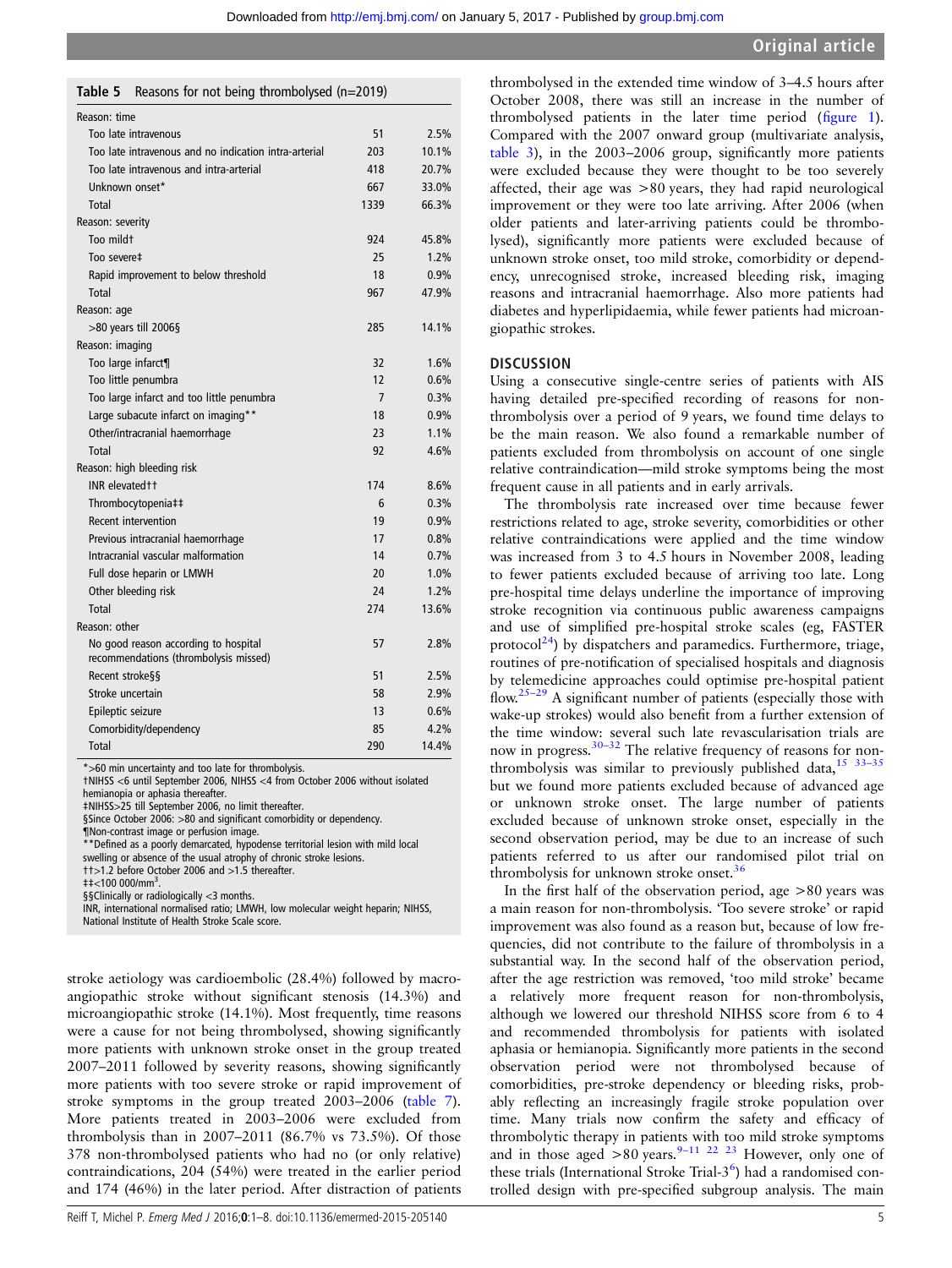<span id="page-5-0"></span>Original article

#### Table 6 Reasons for non-thrombolysis divided by onset-to-admission delay (≤180 min vs >180 min)

|                                                              | <b>Arrival</b> |                  |                |                     |           |               |
|--------------------------------------------------------------|----------------|------------------|----------------|---------------------|-----------|---------------|
|                                                              |                | ≤180 min (n=659) |                | $>180$ min (n=1360) | <b>OR</b> | 95% CI        |
| Patient characteristics                                      |                |                  |                |                     |           |               |
| Age (median quartiles)                                       | 73             | 61, 82           | 73             | 60, 82              | 1.00      | 0.99 to 1.01  |
| Sex (male)                                                   | 393            | 59.6%            | 699            | 51.4%               | $1.24*$   | 1.03 to 1.50  |
| Admission NIHSS (median quartiles)                           | 4.5            | 2, 11            | 5              | 2, 10               | 1.00      | 0.99 to 1.00  |
| Stroke mechanism (TOAST)t                                    |                |                  |                |                     |           |               |
| Atherosclerosis with ≥50% (NASCET) stenosis                  | 87             | 13.2%            | 158            | 11.6%               | 1.08      | 0.82 to 1.43  |
| Likely atherosclerosis/aortic, without significant stenosis‡ | 89             | 13.5%            | 203            | 14.9%               | 0.83      | 0.63 to 1.08  |
| Cardioembolism                                               | 203            | 30.8%            | 355            | 26.1%               | 1.16      | 0.95 to 1.43  |
| Small vessel occlusion                                       | 75             | 11.4%            | 233            | 17.1%               | $0.58*$   | 0.44 to 0.76  |
| <b>Dissections</b>                                           | 24             | 3.6%             | 49             | 3.6%                | 0.95      | 0.58 to 1.56  |
| Other determined                                             | 54             | 8.2%             | 32             | 2.4%                | $3.49*$   | 2.23 to 5.46  |
| Undetermined mechanism                                       | 57             | 8.6%             | 121            | 8.9%                | 0.91      | 0.65 to 1.26  |
| Multiple mechanisms                                          | 39             | 5.9%             | 56             | 4.1%                | 1.38      | 0.90 to 2.10  |
| PFO as likely cause                                          | 19             | 2.9%             | 50             | 3.7%                | 0.73      | 0.43 to 1.25  |
| Reason: severity                                             |                |                  |                |                     |           |               |
| Too mild                                                     | 323            | 49.0%            | 567            | 41.7%               | $1.22*$   | 1.01 to 1.47  |
| Too severe                                                   | 12             | 1.8%             | 12             | 0.9%                | 1.97      | 0.88 to 4.40  |
| Rapid improvement to below threshold                         | 15             | 2.3%             | 3              | 0.2%                | $9.94*$   | 2.87 to 34.48 |
| Total                                                        | 350            | 53.1%            | 582            | 42.8%               | $1.37*$   | 1.13 to 1.66  |
| Reason: age                                                  |                |                  |                |                     |           |               |
| >80 years                                                    | 112            | 17.0%            | 164            | 12.1%               | $1.40*$   | 1.08 to 1.82  |
| Reason: imaging                                              |                |                  |                |                     |           |               |
| Too large infarct                                            | 3              | 0.5%             | 27             | 2.0%                | $0.21*$   | 0.06 to 0.70  |
| Too little penumbra                                          | 6              | 0.9%             | 6              | 0.4%                | 1.96      | 0.63 to 6.09  |
| Too large infarct and too little penumbra                    | $\overline{3}$ | 0.5%             | 3              | 0.2%                | 1.95      | 0.39 to 9.70  |
| Subacute infarct on imaging                                  | 12             | 1.8%             | 5              | 0.4%                | $4.74*$   | 1.66 to 13.52 |
| Other/intracranial haemorrhage                               | 10             | 1.5%             | 13             | 1.0%                | 1.51      | 0.66 to 3.45  |
| <b>Total</b>                                                 | 34             | 5.2%             | 54             | 4.0%                | 1.24      | 0.80 to 1.92  |
| Reason: high bleeding risk                                   |                |                  |                |                     |           |               |
| <b>INR</b> elevated                                          | 71             | 10.8%            | 96             | 7.1%                | $1.49*$   | 1.08 to 2.06  |
| Thrombocytopenia                                             | $\overline{2}$ | 0.3%             | 4              | 0.3%                | 0.97      | 0.18 to 5.33  |
| Recent intervention                                          | 16             | 2.4%             | 3              | 0.2%                | $10.62*$  | 3.08 to 36.60 |
| Previous intracranial haemorrhage                            | 10             | 1.5%             | 6              | 0.4%                | $3.28*$   | 1.19 to 9.07  |
| Intracranial vascular malformation                           | 5              | 0.8%             | 9              | 0.7%                | 1.08      | 0.36 to 3.24  |
| Other                                                        | 15             | 2.3%             | 9              | 0.7%                | $3.30*$   | 1.44 to 7.58  |
| Full dose heparin or LMWH                                    | 17             | 2.6%             | 3              | 0.2%                | $11.31*$  | 3.30 to 38.72 |
| <b>Total</b>                                                 | 136            | 20.6%            | 130            | 9.6%                | $2.31*$   | 1.78 to 3.00  |
| Reason: other                                                |                |                  |                |                     |           |               |
| No good reason according to hospital recommendations         | 45             | 6.8%             | 10             | 0.7%                | $9.34*$   | 4.68 to 18.66 |
| Recent stroke                                                | 36             | 5.5%             | 13             | 1.0%                | $5.65*$   | 2.98 to 10.73 |
| Stroke uncertain                                             | 26             | 3.9%             | 29             | 2.1%                | $1.78*$   | 1.04 to 3.04  |
| Epileptic seizure                                            | $\overline{7}$ | 1.1%             | $\overline{4}$ | 0.3%                | $3.43*$   | 1.00 to 11.78 |
| Comorbidity/dependency                                       | 38             | 5.8%             | 43             | 3.2%                | $1.77*$   | 1.13 to 2.76  |
| Total                                                        | 152            | 23.1%            | 99             | 7.3%                | $3.97*$   | 1.69 to 9.32  |

Asterisk (\*), significant on p<0.05 level. Definitions of reasons for non-thrombolysis see text[/table 5](#page-4-0).<br>†TOAST<sup>[17](#page-7-0)</sup> classification.

‡Ipsilateral internal carotid stenosis <50%(NASCET)/risk factors for atherosclerotic disease, for details see PERFORM definition.[18](#page-7-0)

INR, International Normalised Ratio; LMWH, low molecular weight heparin; NIHSS, National Institute of Health Stroke Scale score; PFO, patent foramen ovale; TOAST, Trial of Org 10172 in Acute Stroke Treatment.

benefit in this study was seen within the first 3 hours. Another randomised trial focusing on the elderly is in progress (Thrombolysis in Elderly Stroke Patients in Italy<sup>[37](#page-7-0)</sup>). Thrombolysis is also effective in patients with mild stroke symp- $toms<sup>38–43</sup>$  $toms<sup>38–43</sup>$  $toms<sup>38–43</sup>$  and can be improved by multimodal imaging.<sup>[44](#page-7-0)</sup>

The strengths of our study are pre-specified and detailed documentation of exclusion criteria for thrombolysis. Its limitation is its monocentric character with specialised stroke care, where a subset of patients with AIS was specifically referred for

acute recanalisation therapy. Still, 77.8% of the population examined came from our primary catchment area and most non-thrombolysed patients came from this area.

#### CONCLUSIONS

Liberalising criteria for thrombolysis were associated with an increase in thrombolysis of stroke patients at our centre. Onset-to-admission delays remain the main exclusion criteria for thrombolysis, emphasising the need for better pre-hospital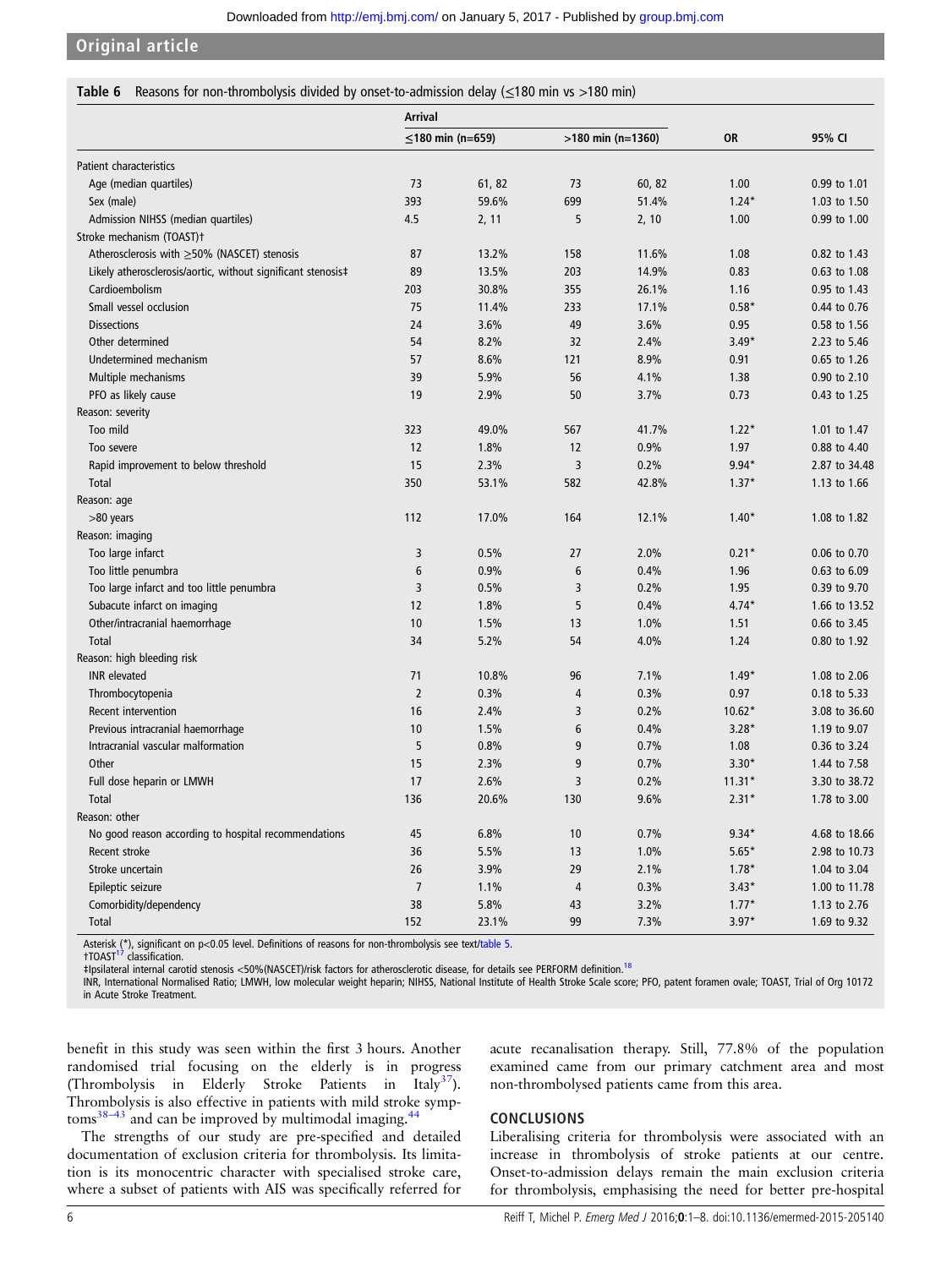## <span id="page-6-0"></span>Table 7 Reasons for non-thrombolysis comparing the first with the second half of the observation period

|                                                              | Year              |        |                    |        |                                 |               |
|--------------------------------------------------------------|-------------------|--------|--------------------|--------|---------------------------------|---------------|
| Patients (n=2019)                                            | 2003-2006 (n=959) |        | 2007-2011 (n=1060) |        | <b>OR</b>                       | 95% CI        |
| Patient characteristics                                      |                   |        |                    |        |                                 |               |
| Age (median quartiles)                                       | 73                | 60, 81 | 74                 | 61, 83 | 1.00                            | 0.99 to 1.00  |
| Sex (male)                                                   | 530               | 55.3%  | 601                | 56.7%  | 0.94                            | 0.79 to 1.13  |
| Admission NIHSS (median quartiles)                           | 5                 | 3, 12  | 4                  | 2, 9   | $1.00*$                         | 1.00 to 1.01  |
| Stroke mechanism (TOAST)t                                    |                   |        |                    |        |                                 |               |
| Atherosclerosis with ≥50% (NASCET) stenosis                  | 106               | 11.1%  | 147                | 13.9%  | $0.73*$                         | 0.56 to 0.95  |
| Likely atherosclerosis/aortic, without significant stenosis‡ | 151               | 15.7%  | 152                | 14.3%  | 1.06                            | 0.83 to 1.35  |
| Cardioembolism                                               | 277               | 28.9%  | 301                | 28.4%  | 1.02                            | 0.84 to 1.25  |
| Small vessel occlusion                                       | 171               | 17.8%  | 149                | 14.1%  | 1.26                            | 0.99 to 1.60  |
| <b>Dissections</b>                                           | 45                | 4.7%   | 30                 | 2.8%   | $1.61*$                         | 1.01 to 2.58  |
| Other determined                                             | 38                | 4.0%   | 48                 | 4.5%   | 0.83                            | 0.54 to 1.28  |
| Undetermined mechanism                                       | 89                | 9.3%   | 93                 | 8.8%   | 1.01                            | 0.74 to 1.37  |
| Multiple mechanisms                                          | 46                | 4.8%   | 54                 | 5.1%   | 0.89                            | 0.60 to 1.34  |
| PFO as likely cause                                          | 35                | 3.6%   | 36                 | 3.4%   | 1.03                            | 0.64 to 1.65  |
| Reason: time                                                 |                   |        |                    |        |                                 |               |
| Too late intravenous                                         | 25                | 2.6%   | 26                 | 2.5%   | 1.04                            | 0.59 to 1.81  |
| Too late intravenous and no indication intra-arterial        | 127               | 13.2%  | 76                 | 7.2%   | $1.92*$                         | 1.42 to 2.59  |
| Too late intravenous and intra-arterial                      | 209               | 21.8%  | 209                | 19.7%  | 1.10                            | 0.88 to 1.36  |
| Unknown onset                                                | 268               | 27.9%  | 399                | 37.6%  | $0.62*$                         | 0.51 to 0.74  |
| Total                                                        | 629               | 65.6%  | 710                | 67.0%  | 0.86                            | 0.72 to 1.04  |
| Reason: severity                                             |                   |        |                    |        |                                 |               |
| Too mild                                                     | 442               | 46.1%  | 497                | 46.9%  | 0.97                            | 0.82 to 1.16  |
| Too severe                                                   | 20                | 2.1%   | 5                  | 0.5%   | $4.37*$                         | 1.63 to 11.70 |
| Rapid improvement to below threshold                         | 16                | 1.7%   | $\overline{2}$     | 0.2%   | $8.73*$                         | 2.00 to 38.08 |
| Total                                                        | 478               | 49.8%  | 489                | 46.1%  | 1.10                            | 0.92 to 1.32  |
| Reason: age                                                  |                   |        |                    |        |                                 |               |
| >80 years                                                    | 183               | 19.1%  | 102                | 9.6%   | $2.15*$                         | 1.66 to 2.79  |
| Reason: imaging                                              |                   |        |                    |        |                                 |               |
| Too large infarct                                            | $\pmb{0}$         | 0.0%   | 32                 | 3.0%   | $30.24$ <sup>*</sup> §, p=0.000 |               |
| Too little penumbra                                          | 6                 | 0.6%   | 6                  | 0.6%   | 1.08                            | 0.35 to 3.35  |
| Too large infarct and too little penumbra                    | 0                 | 0.0%   | $\overline{7}$     | 0.7%   | $6.53^{\ast}$ ¶, p=0.016        |               |
| Subacute infarct on imaging                                  | 6                 | 0.6%   | 12                 | 1.1%   | 0.53                            | 0.20 to 1.43  |
| Other/intracranial haemorrhage                               | 3                 | 0.3%   | 20                 | 1.9%   | $0.16*$                         | 0.05 to 0.54  |
| Total                                                        | 15                | 1.6%   | 77                 | 7.3%   | $0.20*$                         | 0.11 to 0.34  |
| Reason: high bleeding risk                                   |                   |        |                    |        |                                 |               |
| <b>INR</b> elevated                                          | 98                | 10.2%  | 76                 | 7.2%   | $1.43*$                         | 1.05 to 1.96  |
| Thrombocytopenia                                             | 1                 | 0.1%   | 5                  | 0.5%   | 0.21                            | 0.02 to 1.84  |
| Recent intervention                                          | 5                 | 0.5%   | 14                 | 1.3%   | 0.38                            | 0.14 to 1.06  |
| Previous intracranial haemorrhage                            | 5                 | 0.5%   | 12                 | 1.1%   | 0.45                            | 0.16 to 1.27  |
| Intracranial vascular malformation                           | 6                 | 0.6%   | 8                  | 0.8%   | 0.81                            | 0.28 to 2.33  |
| Other                                                        | 3                 | 0.3%   | 21                 | 2.0%   | $0.15*$                         | 0.04 to 0.51  |
| Full dose heparin or LMWH                                    | 5                 | 0.5%   | 15                 | 1.4%   | $0.36*$                         | 0.13 to 0.98  |
| Total                                                        | 123               | 12.8%  | 151                | 14.2%  | 0.86                            | 0.66 to 1.11  |
| Reason: other                                                |                   |        |                    |        |                                 |               |
| No good reason according to hospital recommendations         | 32                | 3.3%   | 25                 | 2.4%   | 1.39                            | 0.82 to 2.36  |
| Recent stroke                                                | 25                | 2.6%   | 26                 | 2.5%   | 1.04                            | 0.59 to 1.81  |
| Stroke uncertain                                             | $10$              | 1.0%   | 48                 | 4.5%   | $0.22*$                         | 0.11 to 0.43  |
| Epileptic seizure                                            | 5                 | 0.5%   | 8                  | 0.8%   | 0.67                            | 0.22 to 2.06  |
| Comorbidity/dependency                                       | 21                | 2.2%   | 64                 | 6.0%   | $0.34*$                         | 0.20 to 0.56  |
| Other                                                        | 13                | 1.4%   | 13                 | 1.2%   | 1.08                            | 0.50 to 2.33  |
| Total                                                        | 106               | 11.1%  | 184                | 17.4%  | $0.57*$                         | 0.44 to 0.74  |

Asterisk (\*), significant on p<0.05 level. Definitions of reasons for non-thrombolysis see text[/table 5](#page-4-0).<br>†TOAST<sup>17</sup> classification.

‡Ipsilateral internal carotid stenosis <50%(NASCET)/risk factors for atherosclerotic disease, for details see PERFORM definition.<sup>18</sup>

§x2 test.<br>¶Fisher's exact test (expected cell frequency <5).<br>INR, international normalised ratio; LMWH, low molecular weight heparin; NIHSS, National Institute of Health Stroke Scale score; PFO, patent foramen ovale; TOAS 10172 in Acute Stroke Treatment.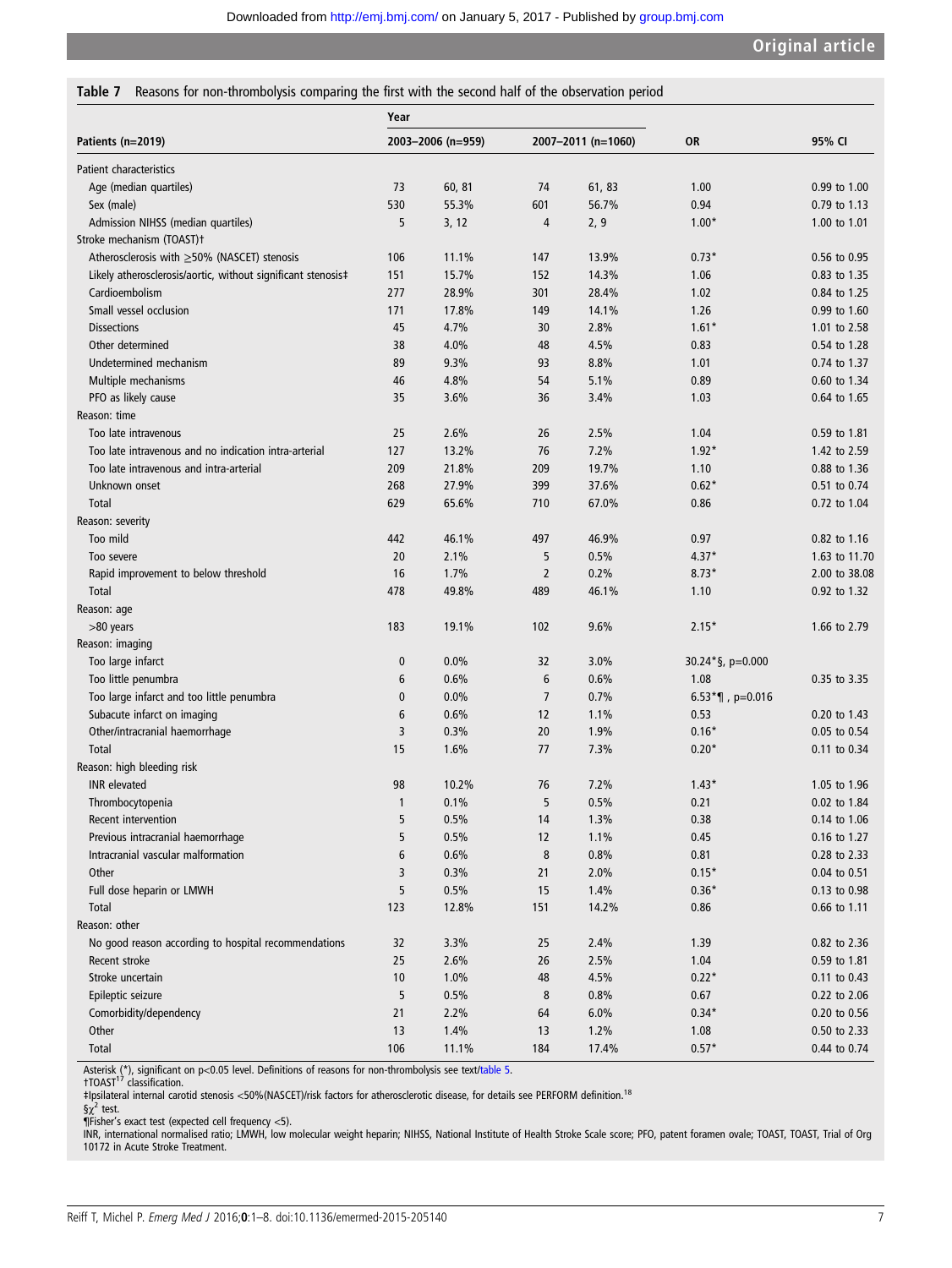<span id="page-7-0"></span>stroke identification and patient delivery. However, in patients arriving early, relative contraindications prevented thrombolysis in about 20% of otherwise eligible patients.

Contributors PM: designing data collection tools, monitoring data collection, conception and design of the study, interpretation of data, manuscript writing, final approval of the version to be published and responsible for the overall content as guarantor. TR: conception and design of the study, cleaning and statistical analysis of data, interpretation of data, manuscript writing, submitting and responsible for the overall content as guarantor.

**Funding** Swiss Heart Foundation.

Competing interests PM: speaker fees from Bayer, Pfizer, Medtronic, St Jude Medical and Boehringer Ingelheim; consulting fees from Pierre-Fabre and Amgen; honoraria from scientific advisory boards of Bayer, Pfizer and Boehringer Ingelheim.

**Ethics approval** Ethics Committee for Research on Humans of the canton of Vaud sub-commission III.

Provenance and peer review Not commissioned; externally peer reviewed.

Data sharing statement All the data of this study are only available with the authors.

Open Access This is an Open Access article distributed in accordance with the Creative Commons Attribution Non Commercial (CC BY-NC 4.0) license, which permits others to distribute, remix, adapt, build upon this work non-commercially, and license their derivative works on different terms, provided the original work is properly cited and the use is non-commercial. See: [http://creativecommons.org/](http://creativecommons.org/licenses/by-nc/4.0/) [licenses/by-nc/4.0/](http://creativecommons.org/licenses/by-nc/4.0/)

# **REFERENCES**

- Tissue plasminogen activator for acute ischemic stroke. The National Institute of Neurological Disorders and Stroke rt-PA Stroke Study Group. [N Engl J Med](http://dx.doi.org/10.1056/NEJM199512143332401) 1995;333:1581–7.
- 2 Hacke W, Kaste M, Bluhmki E, et al. Thrombolysis with alteplase 3 to 4.5 hours after acute ischemic stroke. [N Engl J Med](http://dx.doi.org/10.1056/NEJMoa0804656) 2008;359:1317-29.
- 3 Hacke W, Kaste M, Fieschi C, et al. Randomised double-blind placebo-controlled trial of thrombolytic therapy with intravenous alteplase in acute ischaemic stroke (ECASS II). Second European-Australasian Acute Stroke Study Investigators. Lancet 1998;352:1245–51.
- 4 Lees KR, Bluhmki E, von Kummer R, et al. Time to treatment with intravenous alteplase and outcome in stroke: an updated pooled analysis of ECASS, ATLANTIS, NINDS, and EPITHET trials. [Lancet](http://dx.doi.org/10.1016/S0140-6736(10)60491-6) 2010;375:1695–703.
- 5 Tong D. Are all IV thrombolysis exclusion criteria necessary? Being SMART about evidence-based medicine. Neurology 2011;76:1780–1.
- 6 Sandercock P, Wardlaw JM, Lindley RI, et al. The benefits and harms of intravenous thrombolysis with recombinant tissue plasminogen activator within 6 h of acute ischaemic stroke (the third international stroke trial [IST-3]): a randomised controlled trial. [Lancet](http://dx.doi.org/10.1016/S0140-6736(12)60768-5) 2012;379:2352–63.
- 7 Generalized efficacy of t-PA for acute stroke. Subgroup analysis of the NINDS t-PA stroke trial. **[Stroke](http://dx.doi.org/10.1161/01.STR.28.11.2119)** 1997;28:2119-25.
- 8 Asdaghi N, Butcher KS, Hill MD. Risks and benefits of thrombolysis in the elderly. [Int J Stroke](http://dx.doi.org/10.1111/j.1747-4949.2011.00744.x) 2012;7:142–9.
- 9 Berrouschot J, Röther J, Glahn J, et al. Outcome and severe hemorrhagic complications of intravenous thrombolysis with tissue plasminogen activator in very old (> or =80 years) stroke patients. [Stroke](http://dx.doi.org/10.1161/01.STR.0000185696.73938.e0) 2005;36:2421–5.
- 10 Breuer L, Blinzler C, Huttner HB, et al. Off-label thrombolysis for acute ischemic stroke: rate, clinical outcome and safety are influenced by the definition of 'minor stroke'. [Cerebrovasc Dis](http://dx.doi.org/10.1159/000328811) 2011;32:177-85.
- 11 Karliński M, Kobayashi A, Litwin T, et al. Intravenous thrombolysis for acute ischaemic stroke in patients not fully adhering to the European licence in Poland. Neurol Neurochir Pol 2012;46:3–14.
- 12 De Keyser J, Gdovinová Z, Uyttenboogaart M, et al. Intravenous alteplase for stroke: beyond the guidelines and in particular clinical situations. **[Stroke](http://dx.doi.org/10.1161/STROKEAHA.106.480566) 2007;38:2612-18.**
- 13 Levine SR, Khatri P, Broderick JP, et al. Review, historical context, and clarifications of the NINDS rt-PA stroke trials exclusion criteria: part 1: rapidly improving stroke symptoms. **[Stroke](http://dx.doi.org/10.1161/STROKEAHA.113.000878)** 2013;44:2500-5.
- 14 Barber PA, Zhang J, Demchuk AM, et al. Why are stroke patients excluded from TPA therapy? An analysis of patient eligibility. Neurology 2001;56:1015–20.
- 15 García-Moncó JC, Pinedo A, Escalza I, et al. Analysis of the reasons for exclusion from tPA therapy after early arrival in acute stroke patients. [Clin Neurol Neurosurg](http://dx.doi.org/10.1016/j.clineuro.2006.06.006) 2007;109:50–3.
- 16 Michel P, Odier C, Rutgers M, et al. The Acute STroke Registry and Analysis of Lausanne (ASTRAL): design and baseline analysis of an ischemic stroke registry including acute multimodal imaging. [Stroke](http://dx.doi.org/10.1161/STROKEAHA.110.596189) 2010;41:2491–8.
- 17 Adams HP, Jr., Bendixen BH, Kappelle LJ, et al. Classification of subtype of acute ischemic stroke. Definitions for use in a multicenter clinical trial. TOAST. Trial of Org 10172 in Acute Stroke Treatment. Stroke 1993;24:35–41.
- 18 Bousser MG, Amarenco P, Chamorro A, et al. Rationale and design of a randomized, double-blind, parallel-group study of terutroban 30 mg/day versus aspirin 100 mg/day in stroke patients: the prevention of cerebrovascular and cardiovascular events of ischemic origin with terutroban in patients with a history of ischemic stroke or transient ischemic attack (PERFORM) study. [Cerebrovasc Dis](http://dx.doi.org/10.1159/000216835) 2009;27:509–18.
- 19 Guidelines for management of ischaemic stroke and transient ischaemic attack 2008. Cerebrovasc Dis 2008;25:457–507.
- 20 Michel P, Arnold M, Hungerbühler H, et al. Thrombolyse beim ischämischen Hirnschlag—Aktualisierte Leitlinien. Schweiz Med Forum 2009;49:892–6.
- 21 Mishra NK, Lyden P, Grotta JC, et al. Thrombolysis is associated with consistent functional improvement across baseline stroke severity: a comparison of outcomes in patients from the Virtual International [Stroke](http://dx.doi.org/10.1161/STROKEAHA.110.589317) Trials Archive (VISTA). Stroke 2010;41:2612–17.
- 22 Mishra NK, Diener HC, Lyden PD, et al. Influence of age on outcome from thrombolysis in acute stroke: a controlled comparison in patients from the Virtual International Stroke Trials Archive (VISTA). [Stroke](http://dx.doi.org/10.1161/STROKEAHA.110.586206) 2010;41:2840–8.
- 23 Emberson J, Lees KR, Lyden P, et al. Effect of treatment delay, age, and stroke severity on the effects of intravenous thrombolysis with alteplase for acute ischaemic stroke: a meta-analysis of individual patient data from randomised trials. [Lancet](http://dx.doi.org/10.1016/S0140-6736(14)60584-5) 2014;384:1929–35.
- 24 O'Brien W, Crimmins D, Donaldson W, et al. FASTER (Face, Arm, Speech, Time, Emergency Response): experience of Central Coast Stroke Services implementation of a pre-hospital notification system for expedient management of acute stroke. [J Clin Neurosci](http://dx.doi.org/10.1016/j.jocn.2011.06.009) 2012;19:241–5.
- 25 Engelter ST, Gostynski M, Papa S, et al. Barriers to stroke thrombolysis in a geographically defined population. [Cerebrovasc Dis](http://dx.doi.org/10.1159/000097643) 2007;23:211-15.
- 26 Donnan GA, Davis SM, Parsons MW, et al. How to make better use of thrombolytic therapy in acute ischemic stroke. [Nat Rev Neurol](http://dx.doi.org/10.1038/nrneurol.2011.89) 2011;7:400-9.
- 27 Fassbender K, Balucani C, Walter S, et al. Streamlining of prehospital stroke management: the golden hour. [Lancet Neurol](http://dx.doi.org/10.1016/S1474-4422(13)70100-5) 2013;12:585-96.
- 28 Audebert HJ, Saver JL, Starkman S, et al. Prehospital stroke care: new prospects for treatment and clinical research. [Neurology](http://dx.doi.org/10.1212/WNL.0b013e31829e0fdd) 2013;81:501-8.
- 29 McKinney JS, Mylavarapu K, Lane J, et al. Hospital prenotification of stroke patients by emergency medical services improves stroke time targets. [J Stroke Cerebrovasc](http://dx.doi.org/10.1016/j.jstrokecerebrovasdis.2011.06.018) [Dis](http://dx.doi.org/10.1016/j.jstrokecerebrovasdis.2011.06.018) 2013;22:113–18.
- 30 Ma H, Parsons MW, Christensen S, et al. A multicentre, randomized, double-blinded, placebo-controlled Phase III study to investigate EXtending the time for Thrombolysis in Emergency Neurological Deficits (EXTEND). [Int J Stroke](http://dx.doi.org/10.1111/j.1747-4949.2011.00730.x) 2012;7:74-80.
- 31 Thomalla G, Ebinger M, Fiehler J, et al. [EU-funded treatment study: WAKE-UP: A randomized, placebo-controlled MRI-based trial of thrombolysis in wake-up stroke]. [Nervenarzt](http://dx.doi.org/10.1007/s00115-012-3532-7) 2012;83:1241–51.
- 32 Amiri H, Bluhmki E, Bendszus M, et al. European cooperative acute stroke study-4: extending the time for thrombolysis in emergency neurological deficits ECASS-4: ExTEND. [Int J Stroke](http://dx.doi.org/10.1177/1747493015620805) 2016;11:260-7.
- 33 Cocho D, Belvís R, Martí-Fàbregas J, et al. Reasons for exclusion from thrombolytic therapy following acute ischemic stroke. [Neurology](http://dx.doi.org/10.1212/01.WNL.0000152041.20486.2F) 2005;64:719-20.
- 34 Hills NK, Johnston SC. Why are eligible thrombolysis candidates left untreated? [Am J Prev Med](http://dx.doi.org/10.1016/j.amepre.2006.08.004) 2006;31Suppl 2):S210–16.
- 35 Laloux P, Thijs V, Peeters A, et al. Obstacles to the use of intravenous tissue plasminogen activator for acute ischemic stroke. Is time the only barrier? Acta Neurol Belg 2007;107:103–7.
- 36 Michel P, Ntaios G, Reichhart M, et al. Perfusion-CT guided intravenous thrombolysis in patients with unknown-onset stroke: a randomized, double-blind, placebo-controlled, pilot feasibility trial. [Neuroradiology](http://dx.doi.org/10.1007/s00234-011-0944-1) 2012;54:579-88.
- 37 Lorenzano S, Toni D. TESPI (Thrombolysis in Elderly Stroke Patients in Italy): a randomized controlled trial of alteplase (rt-PA) versus standard treatment in acute ischaemic stroke in patients aged more than 80 years where thrombolysis is initiated within three hours after stroke onset. [Int J Stroke](http://dx.doi.org/10.1111/j.1747-4949.2011.00747.x) 2012;7:250-7.
- 38 Balucani C, Levine SR. Mild stroke and rapidly improving symptoms: it's not always a happy ending. [Stroke](http://dx.doi.org/10.1161/STROKEAHA.111.628701) 2011;42:3005-7.
- 39 Nedeltchev K, Schwegler B, Haefeli T, et al. Outcome of stroke with mild or rapidly improving symptoms. [Stroke](http://dx.doi.org/10.1161/STROKEAHA.107.482554) 2007;38:2531-5.
- 40 Baumann CR, Baumgartner RW, Gandjour J, et al. Good outcomes in ischemic stroke patients treated with intravenous thrombolysis despite regressing neurological symptoms. **[Stroke](http://dx.doi.org/10.1161/01.STR.0000217272.38455.a2)** 2006;37:1332-3.
- 41 Smith EE, Abdullah AR, Petkovska I, et al. Poor outcomes in patients who do not receive intravenous tissue plasminogen activator because of mild or improving ischemic stroke. [Stroke](http://dx.doi.org/10.1161/01.STR.0000185798.78817.f3) 2005;36:2497-9.
- 42 Leira EC, Ludwig BR, Gurol ME, et al. The types of neurological deficits might not justify withholding treatment in patients with low total National Institutes of Health [Stroke](http://dx.doi.org/10.1161/STROKEAHA.111.620674) Scale scores. Stroke 2012;43:782-6.
- 43 Hassan AE, Hassanzadeh B, Tohidi V, et al. Very mild stroke patients benefit from intravenous tissue plasminogen activator without increase of intracranial hemorrhage. [South Med J](http://dx.doi.org/10.1097/SMJ.0b013e3181d7814a) 2010;103:398-402.
- 44 Coutts SB, O'Reilly C, Hill MD, et al. Computed tomography and computed tomography angiography findings predict functional impairment in patients with minor stroke and transient ischaemic attack. [Int J Stroke](http://dx.doi.org/10.1111/j.1747-4949.2009.00346.x) 2009;4:448–53.